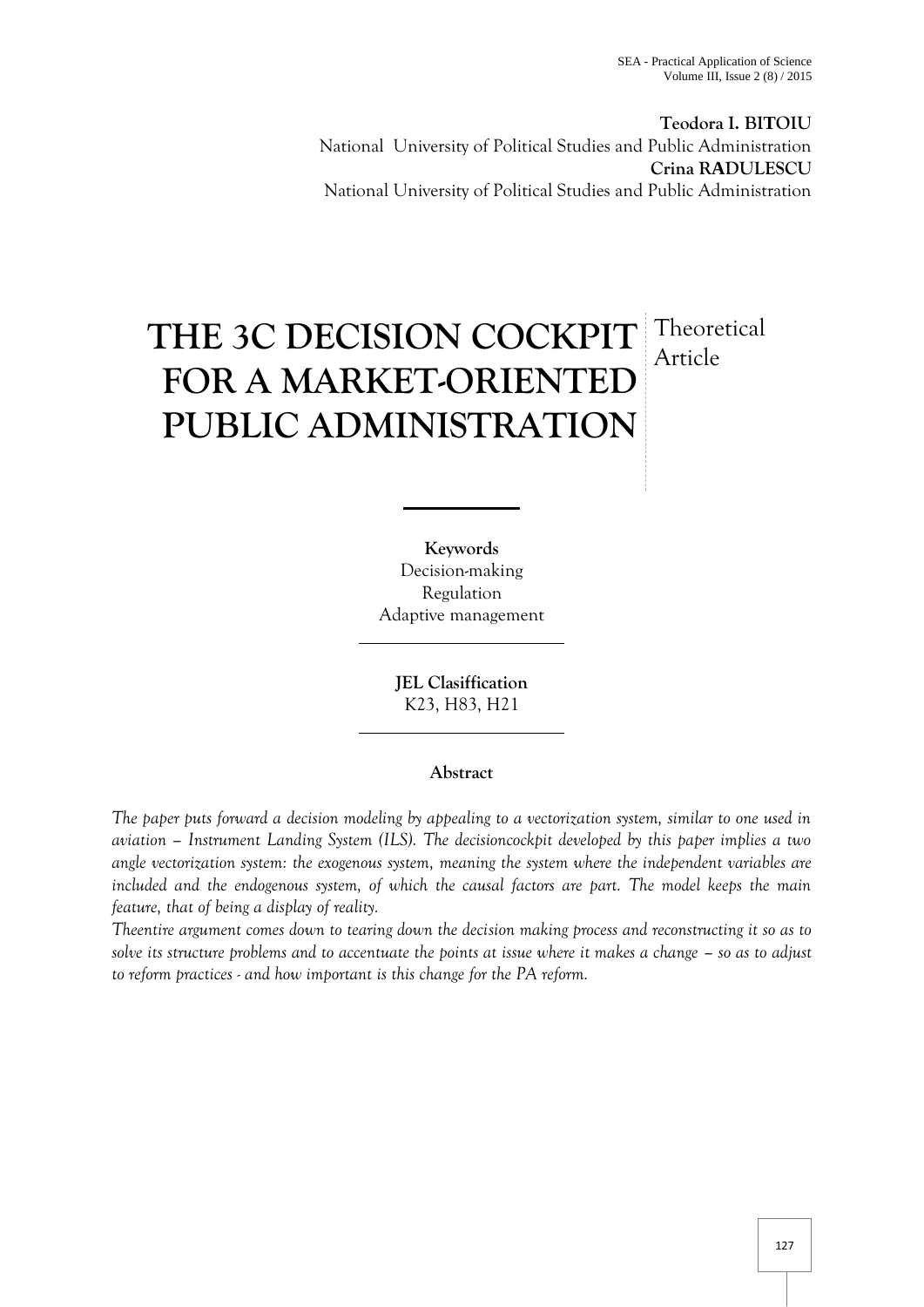The paper puts forward a decision modeling by appealing to a vectorization system, similar to one used in aviation – Instrument Landing System (ILS). This instrument is in line with a concept developed by professor Patrick M. Georges, that of a *management cockpit*. The *decision cockpit* developed by this paper implies a two angle vectorization system: the exogenous system, meaning the system where the independent variables are included and the endogenous system, of which the causal factors are part. The model keeps the main feature, that of being a display of reality. As these models can take different forms, according to the modeling object and situation, it must be added that this particular model is an analogue one, meaning that it takes a form that can be different from the reality it is describing, unlike a *dummy* model (e.g. speed indicator, thermometer).

Usually, the models used for substantiating a decision are mathematical ones trying to display the issue into an equation system or mathematic expression. Unlike this case, this paper aims at exploiting the bumpy path of instruments that need to be calibrated according the determinant and determinate decision factors in order to use it in the decision making process – the decision decision making process – the decision vectorization. The instrument explores the possibilities of factors until a solution is found, the touchdown moment.

The principle of this method is *"What gets measured gets done*". The information is presented in such a way that the decision maker is pushed to pay attention to the objectives and constraints filtered through the 3Cs of decision marketing (the trilemma COST, COVERAGE, CHOICE), allowing him to also make different comparisons.

The model developed is a descriptive one, purely speculative and esoteric, meaning that its transformation into a practical one will have to be done by confronting it with a real situation. The descriptive model aims at understanding the decision making manner, as it is calibrated to react to the way the decision maker would change his / her options once he / she is facing new relevant information.

To sum up, the entire demarche comes down to tearing down the decision making process and reconstructing it so as to solve its structure problems and to accentuate the points at issue where it makes a change – so as to adjust to reform practices - and how important is this change for the PA reform. In order to substantiate the testing of the hypothesis a short case study is developed by the authors so to confirm or infirm the hypothesis. The case study refers to the applicability of the theoretic concept of public decision and its specific characteristics as it pertains to each of the state's powers (legislative, executive and judicial). In

practice, the decision takes different forms: managerial on the level of the executive power, political on the level of the legislative power and legal on the level of the judicial power. These approaches are not separate, but they are embodied by the tri-dimensional view (managerial, administrative and political) of the public decision, as it follows: the government, as a representative of the executive power applies the political decision coming from the legislative level and observes the other adopted decisions. These can refer to changes, suspensions, introductions, repeals, dismissals, replacements, approvals, extensions or reinstatements. The case study is following the evolution of this typology for the Law on the Civil Servants' Statute, Law on the Local Public Administration and the Law on Education. Normally, is the public decision typology righteously balanced in between the 3Cs?

## **1. Snapshot of decision models**

The manuscript presents a snapshot of decision models to highlight the possible similarities or similar uses and differences, whether in structure or in the application of the model. This will seek to emphasize both the usefulness of models on a theoretical level and the signaling of their practicable use (see Table 1 in the Appendix 2). The modeled developed in the end uses different parts of these analyzed models, depending on the applicability and appropriateness. The models under investigation are:

1 Decision Forecast Analysis (APD) (Quade, 1970; Tudosescu et al., 1976)

2 Cost – Benefit Analysis (ACB) (Battiatto, 1993; Williams, 1993; B nacu, 2004; Dinu et al., 2004; Boardman et al., 2004; Nuti, 1987; Petretto, 1987; Schmid, 1989; Florio, 1990)

3 Multi-criteria decision evaluation

(EMD)(Munda et al., 1993; Roberts, 1979;

Zadeh, 1965; Matei, 2008)

4 Hierarchical Modeling of group decision (MIDG) (Saaty,2008; Jablonsky, 1997)

5 Cooperative decision Model (MCoD) (Fiala, 1997)

6 Multi-attribute decision Model (MDMA) (Keeney and Raiffa, 1976; White et al., 1984; Park and Kim, 1997)

7 Porter aying (reference to Michael E. Porter ) the public decision (PDP) (Porter, 1979, 2001)

8 Decision cockpit Model (MCD) (Georges, 1997, 2002)

## **2. Important facts**

The human brain is like a powerful computer with a latent unlimited capacity. But because of the usual patterns of thinking, people use only a small part of that potential capacity. The decision talent is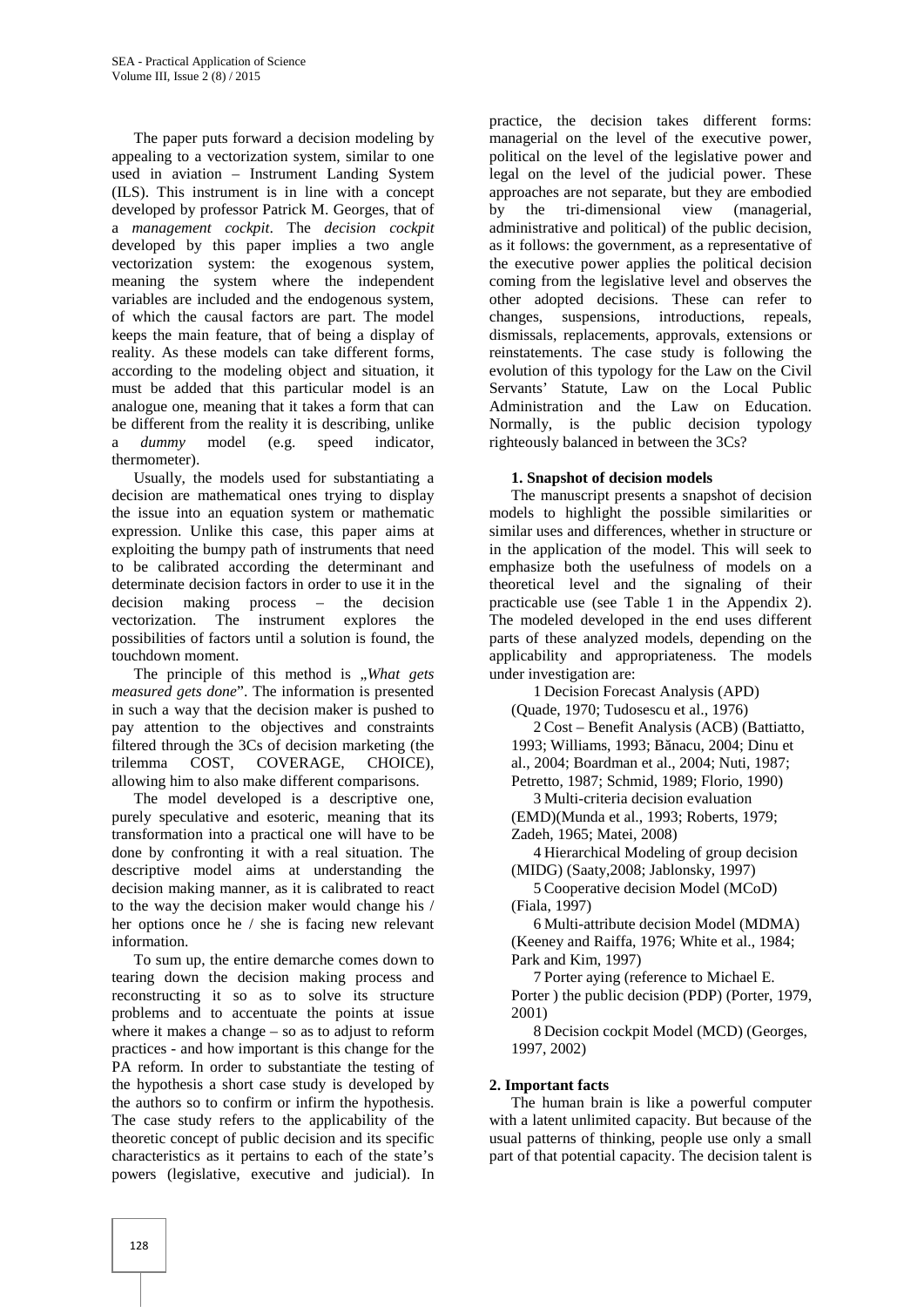based on how this pattern of thought is improved and the power to reject ineffective models.

Efficiency criteria such as income per capita were traditionally used to assess economic progress, welfare increase, growth prospects and plans' social value. In the last two decades its was understood that welfare is a multidimensional variable that contains, among other things, the average income, growth, environmental quality, distributional equity, the supply of aid / public facilities and accessibility. As a result, not only monetary consequences, but also non-quantifiable impacts of public decision must be taken into account. This involves a systematic assessment of plans and public projects that must be based on differentiation and measurement of a broad set of criteria. These criteria may be different in nature: private economy (investment costs, rate of return, etc.), socioeconomic (number of employees, income distribution, access to aid, etc.), environmental (pollution, damage to natural areas, noise), energetic (energy use, technological innovation, risk, etc.), physical planning (e.g. in terms of congestion, population density, accessibility) and others.

As a result, the decision-making techniques are a suitable modeling tool. But to fit real world problems, these methods must deal with the imprecision and uncertainty often present in the available information. It is not plausible to establish a better method to be used in an a priori empirical problem: the conditions under which these methods can be applied best are dependent on context, so the task is to choose the correct method for a specific problem.

The field chosen by this research is far lacking in saturation, the public knowing a shift to growth through innovation only in the recent years. The adaptation of specific private economy mechanisms to public economic structure to reflect the administrative gaps became a concern of both theorists and practitioners. It is necessary to establish a clear vision, a clearly defined mission always well realized by the public sector - but increased focus on the input-output analysis is what provides a long-term approach. Thus, it emerges the need to create a simple, flexible and efficient system for the allocation of public resources, to streamline the government decision in this case by using the methods / techniques that seek to evaluate economic theories, explain economic principles by developing and applying quantitative and statistical methods and models that allow processing the uncertainty information and which do not leave out the institutional complexity in the field.

Modeling is the link between theory and economic, social, political or administrative reality, with the help of specific tools and techniques. A complete model is an operational tool useful to availability), decision makers. Modeling formalizes the links and

interdependencies within a decision-making system, thus structuring solutions.

In the economic life, for example, laboratory experiments are not possible, as most economic dimensions change, influenced and influencing all other dimensions. Thus, methods were developed just for non-experimental data analysis. Moreover, the economic relations are not accurate as considered by the economic theory. The economic behavior is somewhat uncertain, being affected by unforeseen events.

The tools that models use are designed to:

- Identify the characteristics of the studied phenomenon;

- Test the statistical hypotheses on issues specific to the studied phenomenon;

- Make predictions for a given time horizon.

Interesting to note is that those who make arguments for decision making are not those who actually take the decision. Literature in the field often reveals that human mind heavily digests hard arguments, arguing for example for simplicity. We see thus arguments for "theoretic deconstruction", which means removal of elements from the model that give complexity and reducing them to a level close to the theoretical models in the field literature.

Formalizing simplicity takes different forms, as follows: William of Ockham - Occam's razor (also known as Occam's Blade) – "Entities should not be multiplied beyond the necessary" (Thorburn, 1918), *parsimony law* – "in vain do more what can be done by few" (Feynman, 1965), Sir Isaac Newton – nature is simple, so the unnecessary causes should be avoided (Newton, 1687), Fisher (maximum likelihood principle) – the system must not contradict any known fact, the simplest system must be chosen and that system which provides most chances to observed facts (Edwards, 1992).

The need for measurement in the public sector comes from the need to "Work Better and Cost less". Furthermore, it aims to even develop the concept of "managerial state" (such as management accounting - Balanced Score Card BSC). Another type of approach is the evaluation framework. This approach is based on the idea that performance should be considered to analyze a number of indicators.

All in all, performance has two components: first, efficiency (technical, allocative and dynamic), which describes how well an organization uses its resources, and the next, effectiveness, to what extent the system carries out its programs and achieves its objectives. Effectiveness pursues several aspects connected to the program objectives. Namely: the availability (on price, representation in priority groups and physical appropriateness (customer satisfaction) and quality (achievement standards).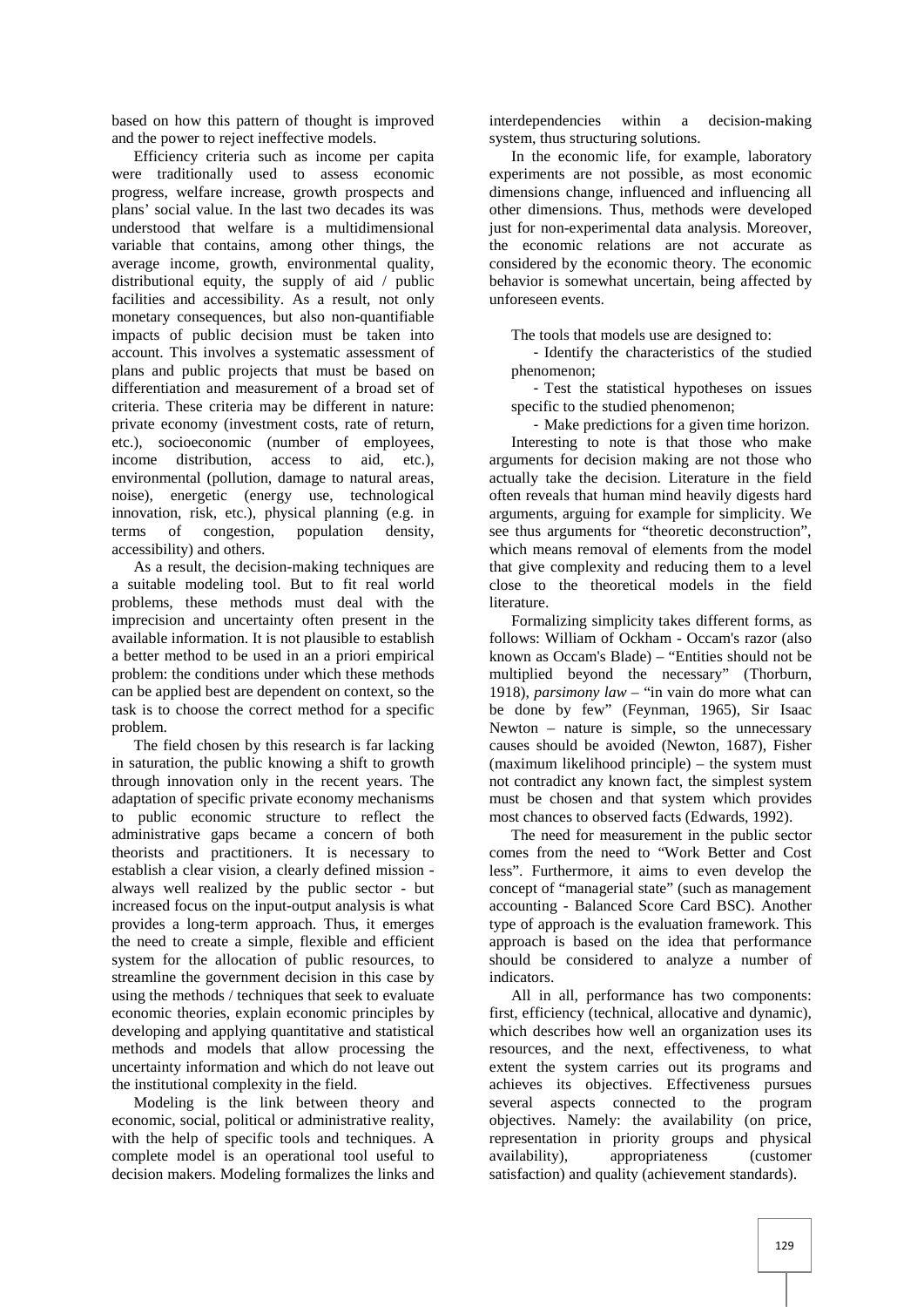Those in charge of administrative and economic model development should focus more on solving problems that matter, than those that are mathematically attractive. Thus, choosing the appropriate technique or mechanism should consider the reason (that of clarifying the relationship), the objective (to forecast, not necessarily understand) and possible scenarios.

## **3. The Exogenous variables**

Trying to fold a mechanism – specific to private economy – on the public economic structure is not new. The premises of this test have always been clear. As a private corporation, the public system also works with people, objectives, timelines and strategies, which induce the idea of an easy application of private instruments. Business strategy was often called an art of imbalances, by reference to the rich resources used to achieve limited objectives. Therefore, a public strategy may be called imperfect art, as it aims to use limited resources to fulfill very different purposes. The difference between the two segments, public – private, not necessarily related to the amount of money available, but the fact that a private corporation may limit its objectives depending on existing resources, as opposed to a public institution that must be dedicated to objectives which are often aimed at social, not financial fulfillment. Moreover, where a market is concerned, it comes to an allocation mechanism and it is easy to understand that is not the case of the government, which must not only choose a correct allocation that must provide public welfare, but also an efficient allocation.

The economic resources at the public sector's disposal should be administered with great care and responsibility, giving the government's noble task to estimate the public need for public goods or services whose distribution or provision is in charge with.

Considered to be very important during the research, the zoom type analysis allows an overview of the environment that creates conditions that restrict the use of applied mechanisms. This macro analysis must attach to public "industry" a certain type of organization and expression, which fits best and which determines the appropriate decision, which leads to sub-decisions in the micro analysis.

Taking into consideration the focus on results and efficiency of the public "industry", it seems natural to import analysis models commonly used by corporations wishing to enter a new market and seeking to cover the risks of such an adventure, a deep knowledge of business and, therefore, the type of decision to be taken. These corporations make up a profile of the industry, which helps define the strategy and decision-making process, and often is being used the Porter's Five Forces (Porter, 1979,

2001) or decision cockpit of professor Patrick Georges (Georges, 1997, 2002).

Public resource allocation decision is a complex process which requires considerable efforts in two directions: first, the current state of evaluation in terms of budgetary constraints, the legal framework *jus cogens*, evaluation mechanisms, time, training, situations, decision-making and communication tools, and second, the observation of differences to be reduced for efficient resource allocation. This simulation framework allowing to assess the position of public resource allocation, defined according to several variables - using a polar diagram, is the one that triggers the proposed model (see Figure 1 in the Appendix 1).

## **4. The endogenous variables**

The research does not propose a single variable model. Moreover, the model developed by this research is not considered alternative, but is recommended by reference to effective elements of specific problems of public administration.

As noted by Stiglitz (1999), public decision maker in the public economy is concerned with solving problems that can be summarized as four questions: 1. What is produced? 2. How is produced? 3. For whom is produced? 4. How will these decisions be made? Seeking to address these questions the research actually suggests to calibrate a endogenous variable of a three-fold structure, so to respond to a decision trilemma (see Figure 3 in the Appendix 1).

So, the first sub-variable answers the question related to the important aspects of *how are these decisions made?*. Vital analysis elements relate to public sector knowledge and the organization, anticipate consequences, evaluation of alternatives and the influence of political factor. The second sub-variable addresses the issue of public sector costs. This one does not seek to restrict the many public sector-specific decision making situations, but aims at grouping them according to their most common problems identified in the area of market failure, such as the inability of individuals to cooperate, failure to obtain the best results, the need to resolve situations where an individual's actions impose costs on another individual negative externalities. The last sub-variable focuses on the issue of "coverage" of needs, represented by the distribution function of the state. The model chosen allows the inclusion of all relevant decision making elements, namely the distribution problem, ultimately aiming at tackling the incomplete market problem.

# **5. Calibrating the model**

After defining both the contextual exogenous variables and the three Cs endogenous variables, with the help of the polar diagram, the exploration of the correspondence between the two can take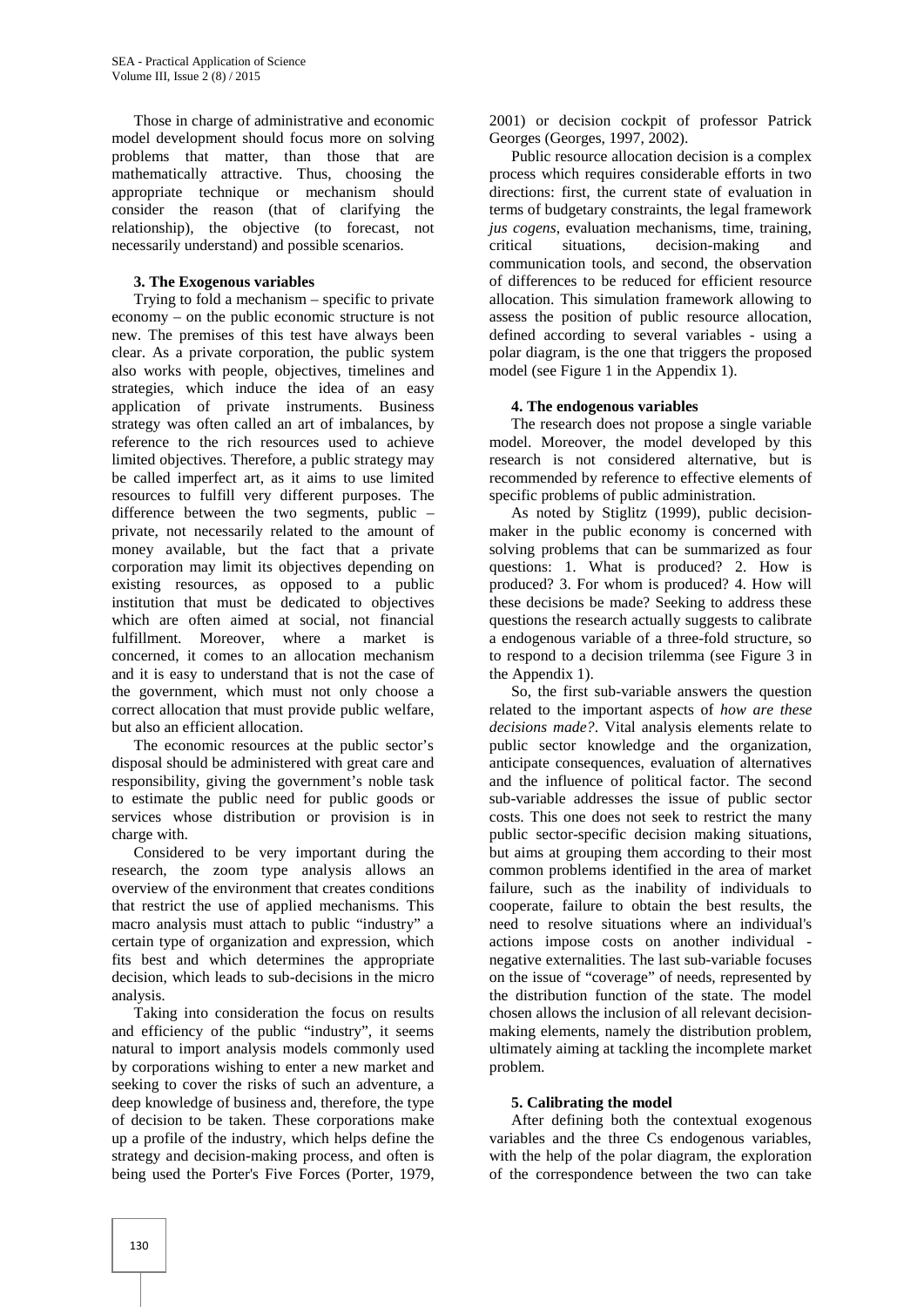place. In theory, each variable will give a coordinate on the decision cockpit, which in the end will pinpoint all the possible combinations of the two. The model, as subjective as it may be, due to the sensitive feature of some of the defined variable, will lead to an optimal combination of factors that can improve the decision making process. In fact, the decision cockpit provides us with a broad image of the relation between the defined variables, being able to display at the same time whether different variables are directly or inversely related (see Figure 3 in the Appendix 1).

#### **6. Conclusion**

As part of the decision making mechanism, the mentioned decision analysis take the form of certain authorization models or public acknowledgement plans. The way the conclusions and recommendations should be presented is as important as the actual analysis. An overview must be clearly offered in order to satisfy the need of information of the decision makers. The shown evidence must not only be sufficient, but should also point to the right reasoning. For those whom are making the decisions, the analysis must be clear, so that they easily identify the reasoning evolution - Challenge  $\rightarrow$  Action  $\rightarrow$  Result.

The progress of decision techniques is an incredible one and not to be ignored. Finally, in recognition of this development that offers infinite possibilities for innovation today, we must not forget the blockstart of these techniques, the first recorded technical decision, that used by Benjamin Franklin (Parton, 1846), and the numerous decision models that followed and that have been carefully analyzed, so that many of their useful elements can bring significant value to our decision cockpit.

## **Biography**

Teodora I. BITOIU - Scholar within the project "Doctoral and Postdoctoral Fellowships for young researchers in the fields of Political, Administrative and Communication Sciences and Sociology" POSDRU/159/1.5/S/134650, with the financial support of the Sectoral Operational Programme for Human Resources Development 2007-2013, cofinanced by the European Social Fund.

#### **Aknowledgements**

This paper was possible with the financial support of the Sectoral Operational Programme for Human Resources Development 2007-2013, cofinanced by the European Social Fund, under the project number POSDRU/159/1.5/S/134650 with the title "Doctoral and Postdoctoral Fellowships for young researchers in the fields of Political, Administrative and Communication Sciences and Sociology"

#### **References**

Battiatto S.E. (1993) *Cost-benefit analysis and the theory of resource allocation*, in Williams A. and Giardina E. (Editors), *Efficiency in the Public Sector*, Edward Elgar, Great Britain.

Bănacu C. S. (2004) *Analiza cost – beneficiu (ACB) instrument util pentru studiile de fezabilitate la investiţiile din domeniul public*, Economia nr. 1.

Boardman A. E., Greenberg D. H., Vining A. R., WeimerD. L. (2004) *Analiza cost – beneficiu, concepte i practic*, , ARC, 2<sup>nd</sup> edition.

Dinu M., Socol C. and Marina M.  $(2004)$ *Economie europeană, o prezentare sinoptică,* Economic Publishing House, Bucharest, Romania. Edwards A. W. F. (1992) *Likelihood*, extended edition,  $1<sup>st</sup>$  edition 1972, Johns Hopkins University Press, Baltimore.

Feynman R. P. (1965) *The Character of Physical Law*, MIT Press, Cambridge.

Fiala P. (1997) *Models of Cooperative Decision Making,* Multiple Criteria Decision Making – Proceedings of the Twelfth International, Conference, Hagen (Germany), Gunter Fandel, Tomas Gal (Eds.), in collaboration with Thomas Hanne, Lecture Notes in Economics and Mathematical Systems 448, Springer.

Florio M. (1990) *Cost-Benefit Analysis and the Control of Public Expenditure: An Assessment of British Experience in the 1980s'*, Journal of Public Policy, 10 (2), pp. 103-131.

Georges P. M. (1997) *How Management Cockpits Facilitate Managerial Work*, Harvard Business Review.

Georges P. M. (2002) *Le Management Cockpit: Des tableau de bord qui vont a l'essentiel,* Editions d'Organisation, Paris.

Jablonsky J. (1997) *Group Decision Making and Hierarchical Modelling*,Multiple Criteria Decision Making – Proceedings of the Twelfth International, Conference, Hagen (Germany), Fandel G., Gal T. (Eds.), in collaboration with Thomas Hanne, Lecture Notes in Economics and Mathematical Systems 448, Springer.

Keeney R.L. and Raiffa H. (1976) *Decisions with Multiple Objectives*, John Wiley & Sons, New York.

Matei A. (2008) *Systemic models of local development,* International Journal of Public Administration in Central and Eastern Europe, No. 1, pp. 49-73.

Munda G., Nijkamp P. and Rietveld P. (1993) *Information precision and multicriteria evaluation methods*, in Williams A. and Giardina E. (Editors), *Efficiency in the Public Sector*, Edward Elgar, Great Britain.

Newton I. (1687) Principia Mathematica in Pearson K. (1911) *The Grammar of Science*, 3<sup>rd</sup> edition, 1<sup>st</sup> edition 1892, Adam & Charles Black, London.

Nuti F. (1987)*L'analisi costi-benefici*,, Il Mulino, Bologna, pp. 54-4, (online)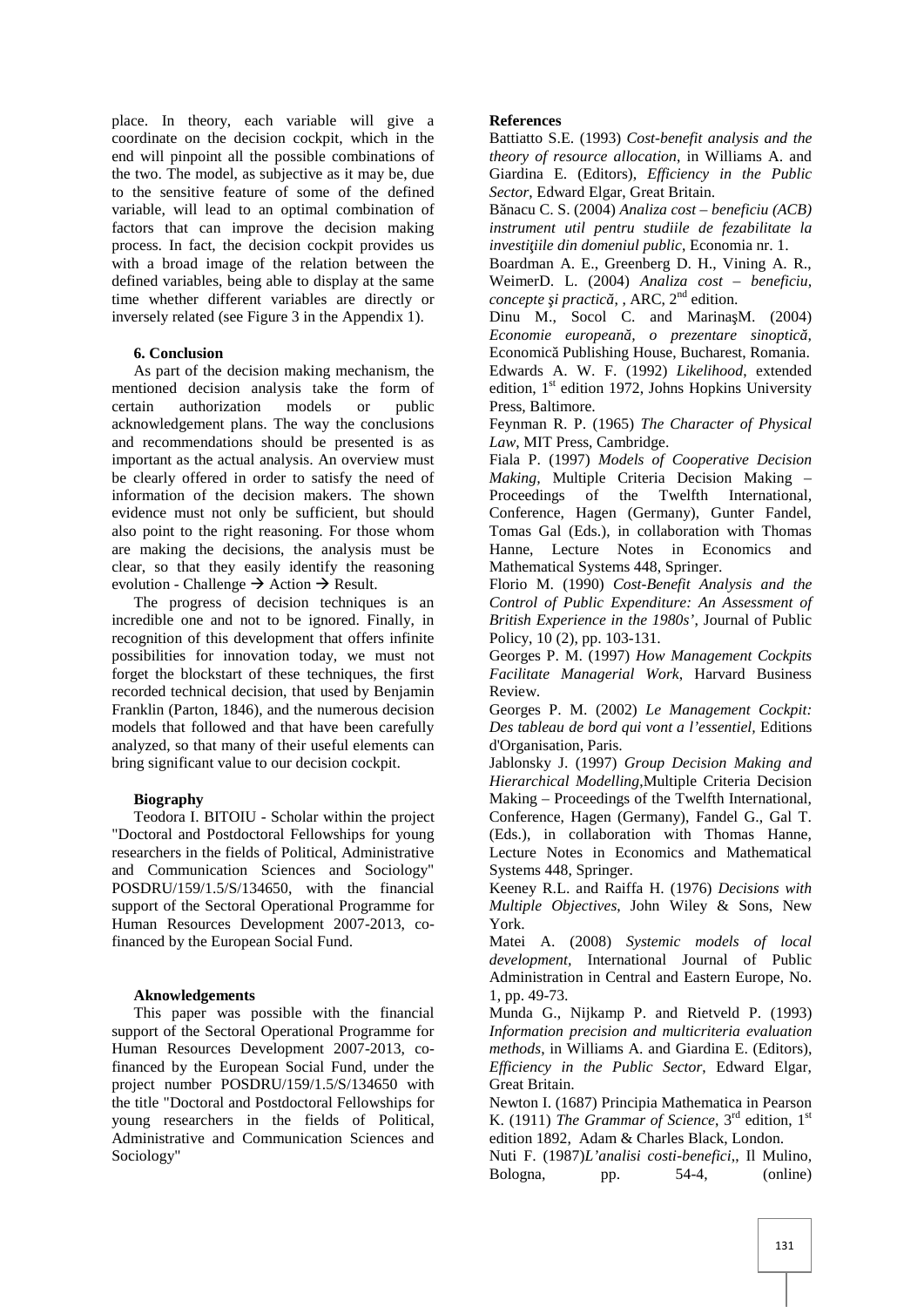availablehttp://www.mulino.it/index.html(16 October 2007)

Park K. S. and Kim S. H. (1997) *Rank-Ordering of Alternatives in Multiattribute Decision with Incomplete Information*, Multiple Criteria Decision Making – Proceedings of the Twelfth International, Conference, Hagen (Germany), Gunter Fandel, Tomas Gal (Eds.), in collaboration with Thomas Hanne, Lecture Notes in Economics and Mathematical Systems 448, Springer.

Parton J. (1846) *Life and Times of Benjamin Franklin*, vol.I. Mason Brothers, New York.

Petretto A. (1987) *La valutazione dei costi e dei benefici dei progetti di investimento pubblico: premesse teoriche*, Lezioni di Analisi Costi- Benefici, Napoli: FORMEZ, pp. 17-90.

Porter M. E. (1979) *How competitive forces shape strategy*, Harvard Business Review, no. 57, March- April, pp. 86 – 93.

Porter M.E. (2001) *Strategia concurențială,* Teora, Bucharest, Romania.

Quade E.S. (1970) *An extended concept of "model",* The Rand Corporation, Santa Monica, California, P-4427.

Roberts F.S. (1979) *Measurement Theory with Applications to Decision Making Utility and the Social Sciences*, London: Addison-Wesley.

Saaty T.L. (2008) *Decision making with the analytic hierarchy process*, International Journal of Services Sciences, Vol. 1, No. 1, pp.83–84.

Schmid A.A.(1989) *Benefit-Cost Analysis: A Political Economy Approach*, Boulder, Col.: Vestview Press.

Stiglitz J. E. (1999) *Economics of the Public* Sector, 3<sup>rd</sup> edition, W.W. Norton & Company, New York.

Thorburn W. M. (1918) *The myth of Occam's razor*, Mind, vol. 27, pp. 345-53.

Tudosescu I., Popa C. and Florea M. (1976) *Acţiune, decizie, responsabilitate: studii de praxiologie*, Academy's Publishing House, Romania.

White C.C., Sage A.P. and Dozono S. (1984) *A model of multiattribute decisionmaking and trade off weight determination under uncertainty*. IEEE Trans. Syst. Man Cybern. pp. 223-229.

Williams A. (1993) *Cost – Benefit Analysis: Applied Welfare Econmics or General Decision Aid?,* in Williams A. and Giardina E. (Editors), *Efficiency in the Public Sector*, Edward Elgar, Great Britain.

Zadeh L.A. (1965) *Fuzzy Sets*, Information and Control, 8, pp. 338-35

#### **Appendix 1**





*Source*: own elaboration in accordance with the instrument specific to the operations management – The polar diagram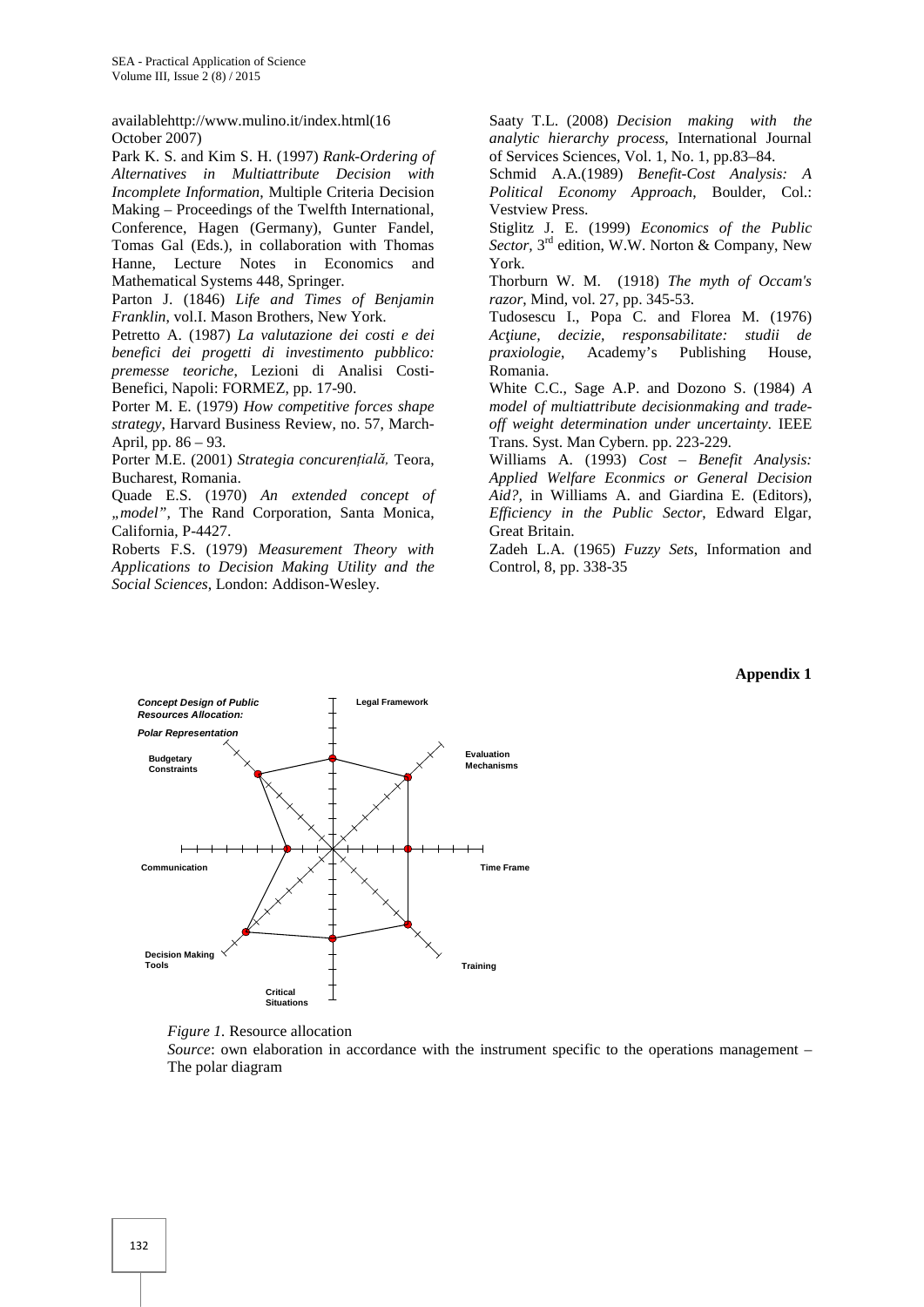



*Figure 1*. Resource allocation<br>*Source*: own elaboration in accordance with the instrument specific to the operations management – The polar diagram



*Source*: own elaboration